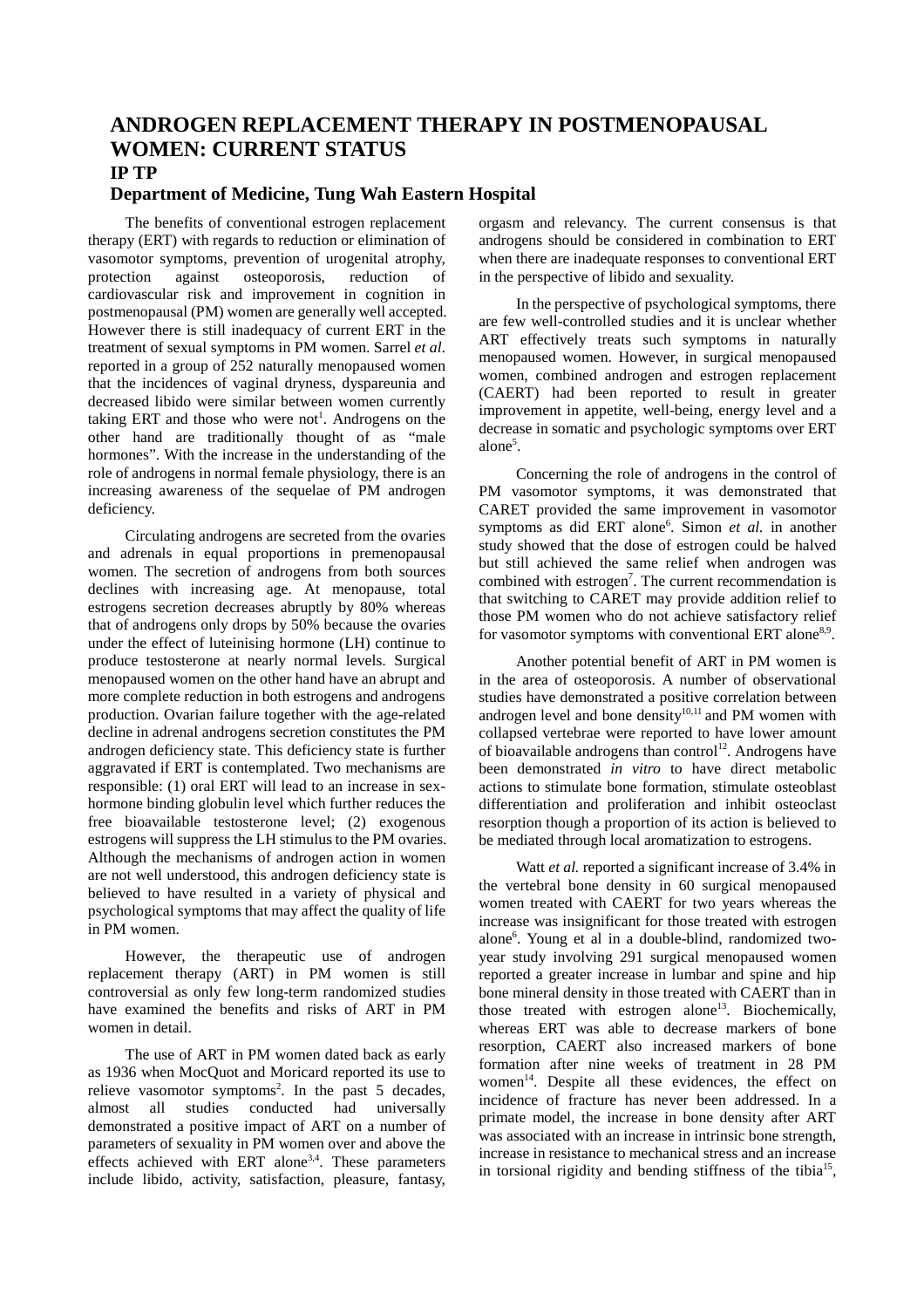which theoretically should result in an increase in resistance to fracture.

Other potential benefits of ART include a favourable change in body composition and a suppression of both cell-mediated and humoral immune responses. Davis *et al*. demonstrated an increase in fat-free mass and a decrease in fat mass to fat-free mass ratio in PM women<sup>3</sup>. The effect on immunity was reported to cause symptomatic improvement in PM women with rheumatoid arthritis<sup>16</sup> though its role in autoimmune disorders needs to be defined with further studies.

Are there any risks associated with ART? Concerns have been casted on the issues of virilization and hirsutism, its negative effects on lipid profile and hence the cardiovascular risk, hepatotoxicity and its effect on breast cancer.

Previous reports on the issue of virilization and hirsutism were based on data obtained with outdated high dose androgen regimens. Current clinical evidence indicates that such changes are infrequent and mostly readily reversible with a reduction in dose. Based on an objective scale, Timmons *et al*. in a two-year randomized controlled study reported that there was no increase in incidence of hirsutism among those taking oral ERT alone or  $CAERT<sup>17</sup>$ .

There are concerns that ART may nullify the beneficial effects of ERT on the lipid profile especially with reference to the adverse effect on high-density lipoprotein cholesterol (HDL-C). Clinical evidence has shown that the favourable effects of ERT on total cholesterol and low-density lipoprotein cholesterol are not diminished by either oral or parenteral androgen replacement. There is in fact an additional benefit of decreasing the triglyceride level with ART<sup>6,18</sup>. On the other hand, HDL-C level did decrease with ART when androgens were given orally but not parenterally<sup>19</sup>. However, the degree to which changes in lipid profile affect the long-term cardiovascular risk is unknown though epidemiological studies do not support androgen as a risk factor for cardiovascular diseases $^{20,21}$ .

Although high dose of oral androgen therapy has potential toxic effects to the liver, hepatotoxicity has not been reported with physiological replacement doses in CAERT in which methyltestosterone is prescribed at a daily dose of 1.25 to 2.5 mg orally.

Concerning the effect of androgens on breast cancer, there is no conclusive evidence. High levels of androgens have been reported to be associated with carcinoma of the breast in both pre- and post-menopausal women<sup>22,23</sup>. But the presence of androgen receptors in breast tumours was associated with longer survival in operable cases and a favourable response to hormone treatment in advanced cases<sup>24</sup>. Neither is there any data on ART and recurrence of breast cancer.

In conclusion, the existing data suggest that CAERT can afford a variety of benefits to PM women namely a definite improvement in the domains of libido, sexuality

and psychological well-being especially in those with surgical menopause, an additional relief for those with persistent or severe vasomotor symptoms, an improvement in bone density with a potential decrease in the risk of fracture, a favourable change in body composition and potential modulation of the immune system. The attendant risks of hirsutism, virilization and hepatotoxicity are minimal with modern low dose regimens. With the exception of a decrease in HDL-C levels with the oral route, beneficial effects on lipids are preserved especially if the parenteral route is employed. Effects on long-term cardiovascular risk and risk of breast cancers are unknown.

To sum up, the following recommendations on the indications for CAERT in PM women are suggested: (1) those ERT users with unsatisfactory sexual functions; (2) those ERT users who cannot achieve satisfactory relief for vasomotor symptoms; (3) those who have surgical menopause and (4) those ERT users who have or are at risk for osteoporosis. In some overseas centers notably the McGill University Menopause Clinic in Canada, it is a routine to give parenteral CAERT in the immediate postoperative period to women who have undergone surgical menopause with an aim to eliminate most of the symptoms associated with the abrupt onset of menopause unless they have endometrial cancer or other contraindications to hormone replacement therapy<sup>25</sup>.

However, clinical guidelines for safe prescription of CAERT are still lacking. Whether it should be guided by symptoms or by serum testosterone levels is undefined. Davis in 1999 put forward the suggestion that the serum free testosterone levels should be restored to the upper end of the normal physiological range for young ovulating women to achieve a good therapeutic response<sup>26</sup>. There are ongoing researches on CAERT and its impact on female health is being pursued with research protocols that parallel those for conventional ERT in the fields of Alzheimer disease, cognitive function, breast cancer, lipid disorders and cardiovascular risk etc. It is anticipated that the role of CAERT probably will continue to expand with benefit provided to more PM women in the future.

## **References**

- 1. Sarrel PM, Giblin K, Liu X. Health care delivery and HRT experience: effect on HRT continuance. *Proceedings of the N Am Menopause Soc* 1997; Boston.
- 2. Mocquot P, Moricard R. *Bull Soc Gynecol Obstet* 1936; 25:787.
- 3. Davis SR, McCloud PI, Strauss BJG, Burger HG. Testosterone enhances estradiol's effects on postmenopausal bone density and sexuality. *Maturitas* 1995; 21:227-36.
- 4. Sarrel PM, Dobay B, Wiita B. Estrogen and estrogenandrogen replacement in postmenopausal women dissatisfied with estrogen-only therapy: sexual behaviour and neuroendocrine responses. *J Reprod Med* 1998; 43:847-56.
- 5. Sherwin BB, Gelfand MM. Differential symptom response to parenteral estrogen and/or androgen administration in the surgical menopause. *Am J Obstet Gynecol* 1985; 151:153-60.
- 6. Watts NB, Notelovitz M, Timmons MC, Addison WA, Wiita B, Downey LJ. Comparison of oral estrogens and estrogens